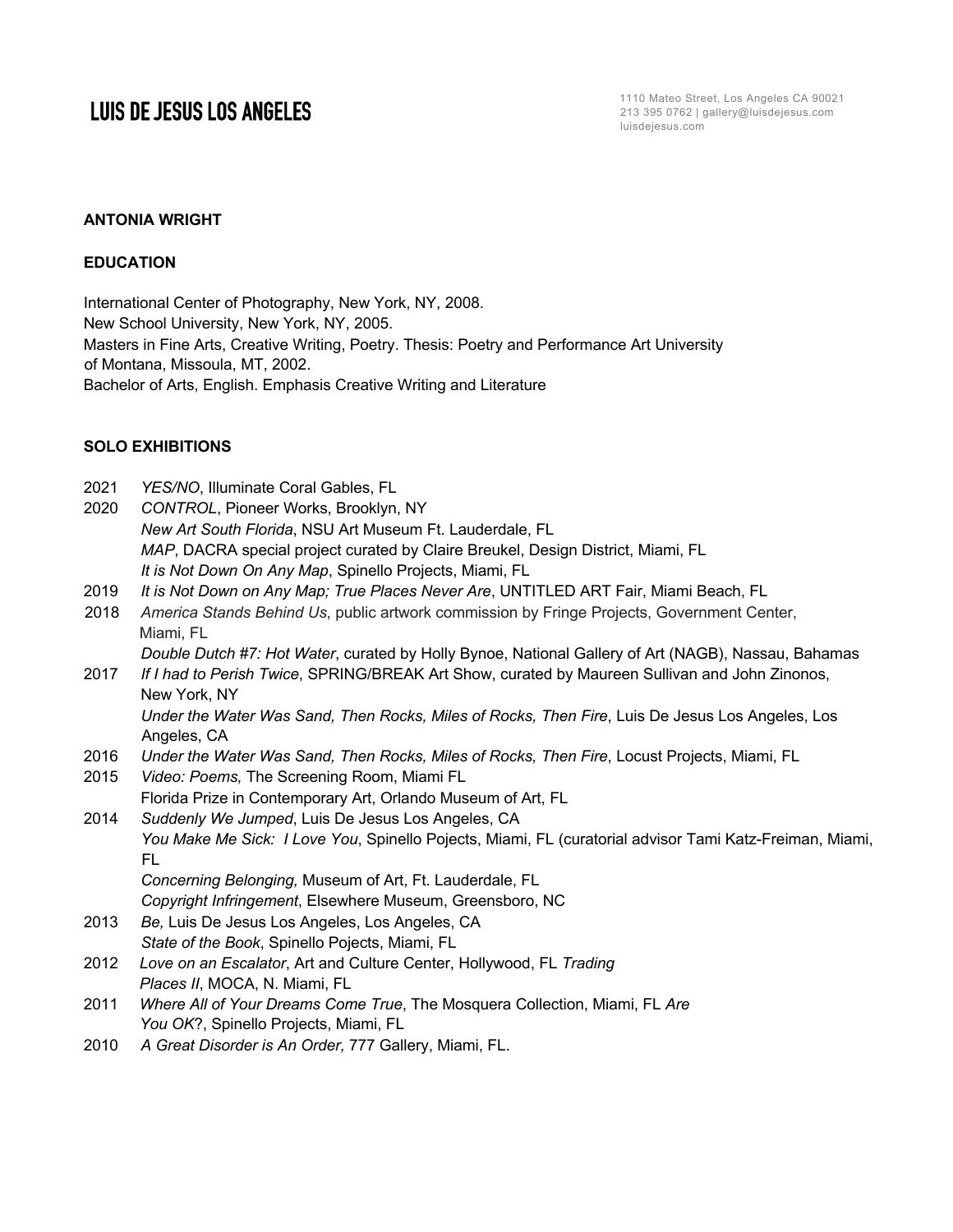Hollywood, Hollywood, FL

### **SELECTED EXHIBITIONS**

*Natural Transcendence*, Oolite Arts, Miami, FL 2020 *Infinite Seed*, curated by GOOD TO KNOW, FYI + Jess Hodin Levy, Bhumi Farms, New York, NY *Grounded*, Spinello Projects, Miami, FL 2019 *Counter-Landscapes: Performative Actions from 1970s- now*, Scottsdale Museum of Contemporary Art, Scottsdale, AZ *Faena Festival: The Last Supper*, LED Billboard Boat, 34<sup>th</sup> and Miami Beach *GOOD TO KNOW presents We But Gold*, Mana Contemporary, Miami, FL *Super Fantasia, Every Woman Biennial*, curated by C. Finley**,** Bendix Building, Los Angeles, CA *The Havana Biennial 2019, Detrás del Muro*, curated by Juan Delgado and Luis Enrique Padrón Pérez *Cantos Comunes*, Blockhouse, Havana, Cuba curated by Diaz Lewis *IKT Miami, ARTiculating Sustainability*, Pérez Art Museum (PAMM), Miami *My Kid Could Draw That*, ProjectArt benefit and Exhibition, Miami, FL *Relational Undercurrents: Contemporary Art of the Caribbean Archipelago*, Portland Museum of Art *I Scream, Therefore I Exist* screened at America Stands Behind Us, public artwork commission by Fringe Projects, Government Center, Miami, FL *Double Dutch #7: Hot Water,* curated by Holly Bynoe, National Gallery of Art (NAGB), Nassau, Bahamas *10 Times Square Billboard*, 10TS curated by ZAZ, NY, NY 2018 *Relational Undercurrents: Contemporary Art of the Caribbean Archipelago*, Frost Art Museum, Miami, FL *On Archipelagos and Other Imaginaries–Collective Strategies to Inhabit the World,* Creative Time Summit, Miami, FL. Screening of I Scream, Therefore I Exist at SoundScape Park *La NO Comunidad,* CentroCentro, Curated by Blanca de la Torre and Madrid, Spain *10,000 Fahrenheit*, San Francisco Arts Commission Galleries (SFAC Galleries), SF, CA *Women Who Stand on the Sun*, Lotus Village, permanent installation at the new homeless shelter facility, Miami, FL (current)

2021 *Artists + Identity: Portraiture, Performance, Doppelgängers, and Disguise,* Art and Culture Center/

*10 Times Square Billboard*, 10TS curated by ZAZ, video screening of *I Scream, Therefore I Exist* in Times Square, New York, NY

*Hanging By a Nail, By a Thread, By The Skin of Tour Teeth*, Spinello Projects, Miami, FL

2017 *I Scream, Therefore I Exist* screened at 10 Times Square Billboard, 10TS curated by ZAZ, video screening, New York, NY

*Relational Undercurrents: Contemporary Art of the Caribbean Archipelago*, Pacific Standard Time, Museum of Latin American Art (MOLAA), Long Beach, CA, curated by Tatiana Flores *Count/Recount: Feminist Film and Video*, Hirshhorn Museum and Sculpture Garden, Washington, D.C.,

curated by Carmen Hermo

*On The Horizon: Contemporary Cuban Art from the Jorge M. Pérez Art Collection*, Pérez Art Museum Miami (PAMM), Miami, FL, organized by Tobias Ostrander

*Body Language: Figuration in Modern and Contemporary Art*, Tucson Museum of Contemporary Art, Tucson, AZ

*The Future Isn't What It Used To Be*, Utah Museum of Contemporary Art, Salt Lake City, UT

2016 *Energy Charge: Connecting to Ana Mendieta*, Arizona State University, Art Museum, Tempe, AZ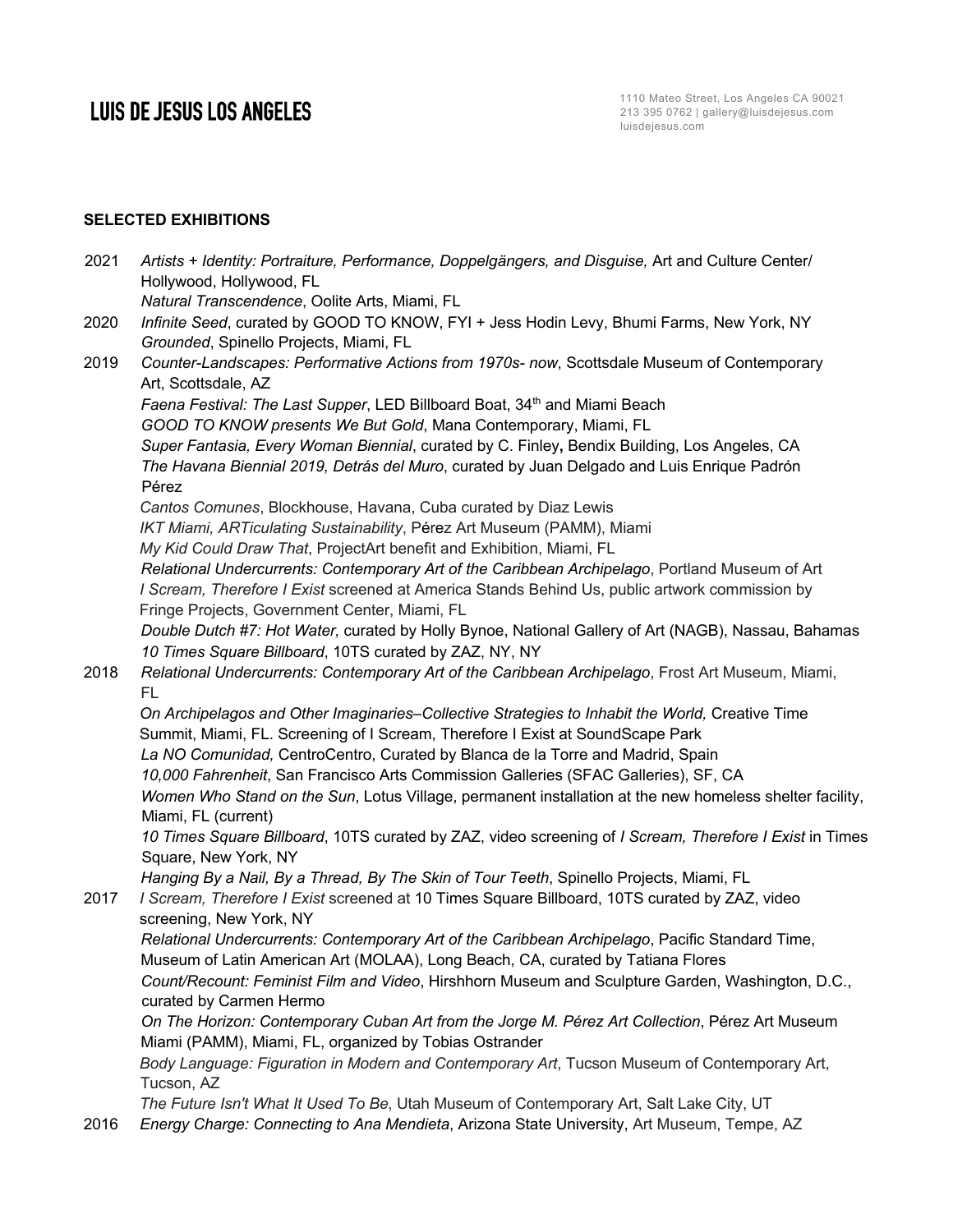1110 Mateo Street, Los Angeles CA 90021 213 395 0762 | gallery@luisdejesus.com luisdejesus.com

*La suspensión del deseo*, Centro de Desarrollo de las Artes Visuales, Curated by Nahela Hechavarría and Susan Caraballo, Havana, Cuba *Youniverse*, Apexart, New York, NY *Working Worlds*, LIA, Leipzig, Germany, Curated by Anna-Louise Rolland *You Can Only Understand From a Distance*, TRIAD, London, UK 2015 *Auto Body*, Faena Art Center, Buenos Aires, Argentina *You Can Only Understand From a Distance*, TRIAD, London, UK *Full Moon*, Spinello Projects, Miami, FL *Projector Unicorn*, Pioneer Works, Brooklyn, NY *Future Fossils*, DUTTON, New York, NY *Ping Pong*, Projectraum M54, Basel, CH *Auto Body*, Faena Arts Center, Buenos Aires, Argentina *Dialogues in Cuban Art*, Cas de las Americas, Havana, Cuba *Poetry Pirates*, in collaboration with O, Miami, performance on the Miami River 2014 *Concerning Belonging*, Museum of Art, Ft. Lauderdale, FL *Unruly*, Wignall Museum of Contemporary Art, Rancho Cucamonga, CA *Ping Pong*, Basel, Switzerland 2013 *Suddenly We Jumped (Breaking the Glass Ceiling),* Vizcaya Museum and Gardens, Miami, FL *O Fim*, Rua Piratininga 36, Rio de Janeiro, Brazil *The Nature of Things,* Deering Estate, Miami, FL *CLOSER,* Spinello Projects, Miami, FL 2012 *Trading Places II,* MOCA, N. Miami, FL *Inside the Moment,* Crane Art Space, Philadelphia, PA *Women Who Stand on the Sun,* Art Live Fair, Coconut Grove, FL *Salon de' Notre Societe*, Primary Projects, Miami, FL *Perfect Lovers*, a Frieze Special Project, White Box Gallery, New York, NY, curated by Anthony Spinello *Here and Then*, Carol Jazzar Gallery, Miami, FL, curated by Alice Raymond *Chick Flicks*, Girls Club, Ft. Lauderdale, FL Job Creation in a Bad Economy, Fountain Art Fair, 68<sup>th</sup> Regiment Armory, NY *Fireflies*, Areoplastics, Brussels, Belgium Video lounge, ArteAmericas, Miami Beach, FL, curated by Grela Orihuela *New Exhibition*, The Margulies Collection at the Warehouse, Miami, FL *Deep Water Horizon,* The Sagamore Hotel, Miami Beach, FL, curated by Cricket Taplin. 2011 *Happy Stomach*, Pulse Art Fair, Miami, FL *Electric Wedding*, MB Cinematec, Miami Beach, FL, curated by Grela Orihuela *Job Creation in a Bad Economy*, The Wynwood Art Fair, Miami, FL *Newly Juried Artist Show*, ArtCenter South Florida Gallery, Miami, FL *MOCA Optic Nerve XIII Finalists*, The De la Cruz Collection, Miami, FL *MOCA Optic Nerve XIII Finalist*, MOCA, N. Miami, FL *The Martin Hadley Fisher Collection: Syntax*, Tampa Museum of Art, Tampa, FL *Base Paint,* Cite Soleil, Haiti, L'Athletique d'Haiti *Noise Field*, Dorsch Gallery, Miami, FL, curated by Annie Hollinsworth *DCG*, David Castillo Gallery, Miami, FL *Base Paint Auction*, Ideobox Artspace, Miami, FL, curated by ANTUAN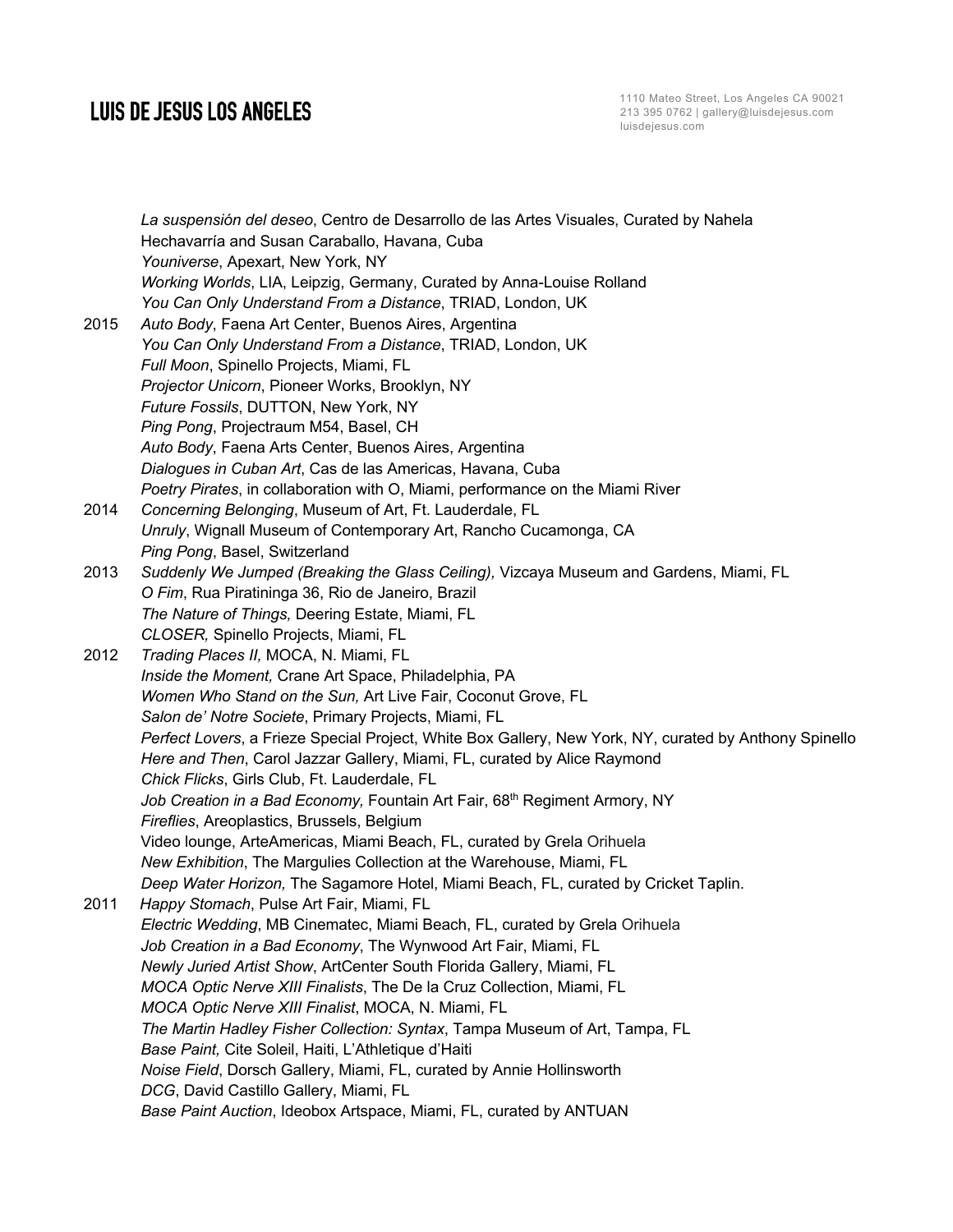*Art and Culture Center of Hollywood's (Florida) Fifth All Media Juried Biennial*, Art and Culture Center of Hollywood, Hollywood, FL. 66 works were selected from 825 entries submitted by 294 artists. *Obstacle,* The Invisible Dog, Brooklyn, NY, curated by William and Steven Ladd *Aesthetics and Values Exhibition,* Frost Museum at FIU, Miami, FL. *Miami Meets Zurch*, Daniel Tanner Gallery, Zurich *Are You OK?*, Spinello Projects, MIA Fair, Miami, FL. 2010 *Base Paint,* travelling tents painted by international artists for children in Haiti, Frost Museum at FIU, Arte America Fair, Epic Hotel, Miami, FL. Curated by Antuan Rodriguez *Little Sister Art Fair*, Spinello Gallery, Miami, FL. *Heart Happening*, The Margulies Collection at the WAREhOUSE, Miami, FL *New Media Festival*, HardCore Art Contemporary Space, Miami, FL. *Slideluck Potshow*, Mau Mau, Barcelona, Spain. *Winning Art!,* ArtCenter/ South Florida Gallery, Miami Beach, FL. *Voices Miami*, Seriously Speaking, SPACE 4004, Miami, Fl. *On The Other Hand*, Pool Art Fair, Gershwin Hotel, New York, NY. *Pressure/Release*, Pool Art Fair, Gershwin Hotel, New York, NY. *Art For Haiti*, Fredric Snitzer Gallery, Miami, FL. 2009 *Master's Mystery Art Show*, The Ritz Carlton, Miami, FL. *I'm Starting to Realize Sleep is a Metaphor for Everything*, Sleepless Nights Art Festival, Miami Beach, FL. *Across The Pond*, Dacra Developments (Craig Robins), Miami, FL. *At The Ventanita*, Salon Adelphi VI, Brooklyn, NY. *Hope Blossoms*, The Margulies Collection at the Warehouse, Miami, FL. *Where We Begin and End*, Life is Art, Miami, FL. *The Nature of Thing*s, The Cisneros Foundation, Miami, FL. *HOT PINK: I Need To Figure Out The Difference Between Insecurity and Intuition*, La Barra, New York, NY. *The Nature of Things*, Alliance Française, Miami, FL. *Get Off My Lawn,* 777 Gallery, Miami, FL. *Stimulate the Arts*, South Florida/ Art Center Gallery, Miami, FL. *The Nature of Things Clyde Butcher and Antonia Wright*, Renee Gallery, Miami, FL. *I heart ART Auction*, D.U.M.B.O. Art Center, NY, New York. 2008 *Open Studio*, Art Studio Miami, Miami, FL. *Transition:* Selected ICP Alumni For Obama, N&D, Brooklyn, NY. *The Annual Art Under the Bridge Festival*, D.U.M.B.O. Art Center, Brooklyn, NY. *You Make Me Sick*, performance/video, Envoy Gallery, NY, New York. *Slideluck Potshow XII,* McCarren Park Pool, Brooklyn, NY. *Reflect,* International Center of Photography Gallery, New York, NY. *Brooks School Alumni Show*, Henry Luce III Library, North Andover, MA. *LightPicturePaintEtc.,* 717 Studios, Brooklyn, NY. *The Water's Just Fine,* Chung King Studios, New York, NY. 2007 *Free Air*, Salon Adelphi III, Brooklyn, NY. 2006 *You're Such an Animal*, Salon Adelphi I, Brooklyn, NY.  *The Keys Project,* The Moksha Family Space, Miami, FL. *The Keys Project,* 14<sup>th</sup> and Wythe Warehouse, Brooklyn, NY.

2004 *Artists For Amnesty International*, A & D Museum, Los Angeles, CA.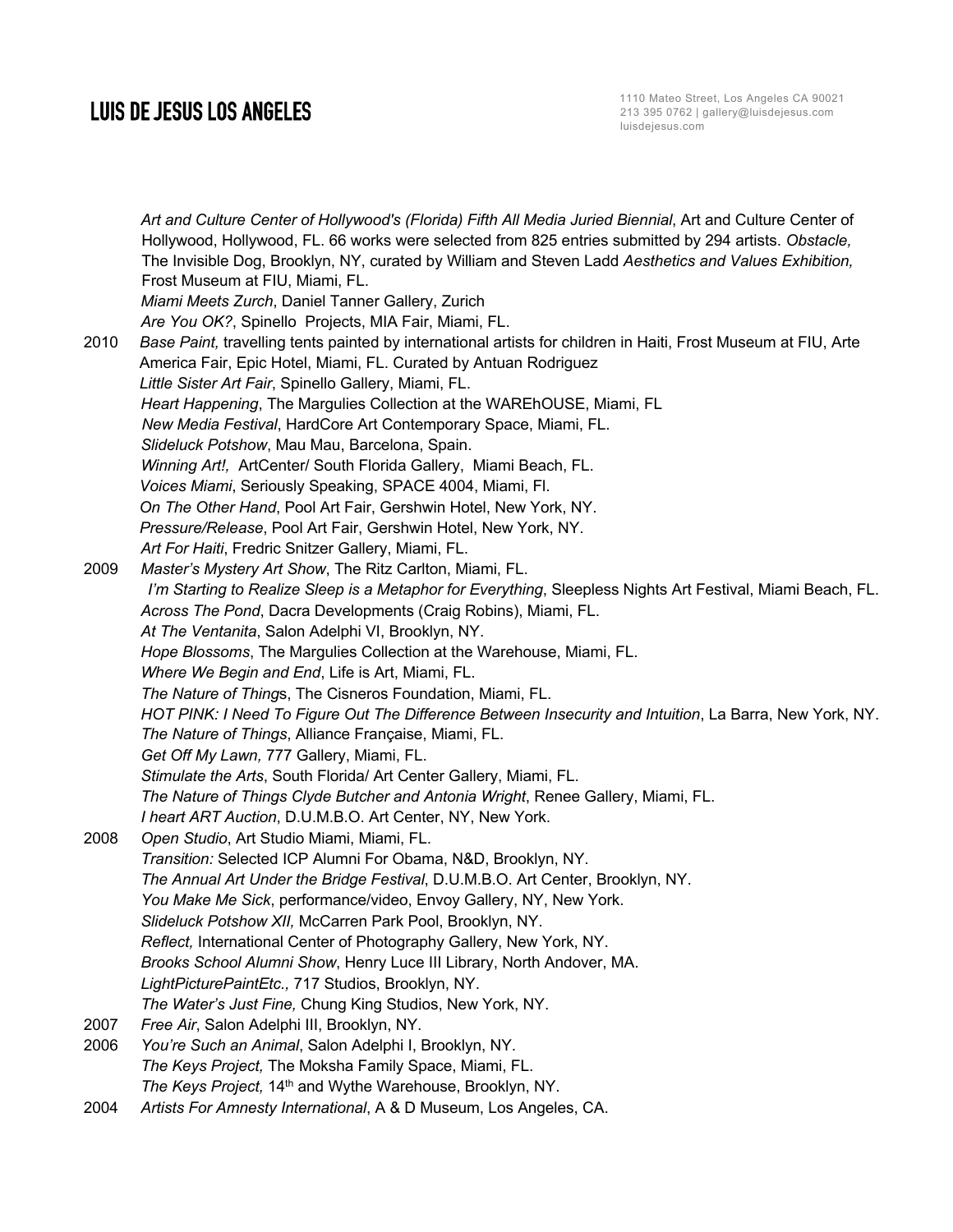### **ARTIST-IN-RESIDENCE PROGRAMS**

- 2018 *Plastic(o) Fantastic(o),* New Providence, Bahamas (artist collective founded by Wright)
- 2017 *Plastic(o) Fantastic(o),* New Providence, Bahamas
- 2016 Leipzig International Art Program, Leipzig, Germany
- 2013 MasterMind Awards 2013 Finalists for *Miami New Times*' Arts Contest, Miami, FL
- 2012 Artist-in-Residence, The Lotus House Women's Shelter, Overtown, FL Masterminds Awards 2012 Finalist, Miami New Times, Miami, FL Artist in Residence, Art Center/ South Florida, Miami Beach, FL.
- 2011 September, Creative Capital Miami Artist Mentorship Program Optic Nerve XIII, Finalist, MOCA, Miami, FL SIN!, Photography and Video, Bakehouse Art Complex, Miami, FL. Judged by Silvia Cubina, Bass Museum of Art, and Cathy Leff, The Wolfsonian Museum
- 2010 Creative Capital Miami Artist Mentorship Program Artist in Residence, Elsewhere Residency Program, Greensboro, NC. 2009 Artist in Residence, Art Studio Miami, Miami, FL.

### **AWARDS**

- 2020 Winner, The Ellies award, Oolite Arts
- Winner, 2020 South Florida Cultural Consortium Grant
- 2019 Oolite Arts Direct Support For Artists Grant CINTAS Foundation Fellowship finalist
- 2018 Wavemaker Grant Recipient Award
- 2017 Best Artist of 2017, The Miami New Times Winner, Village Voice Media, MasterMind Genius Grant
- 2016 Locust Projects Open Call for Artist's Exhibition Proposals Ernst & Young Artist Award, Grant, Leipzig, Germany
- 2015 Dialogues in Cuban Art, Grant, Havana, Cuba, Miami FL
- 2014 Vizcaya Estate Contemporary Art Commission
- 2012 MOCA Optic Nerve XIII Finalist, MOCA N. Miami, FL

#### **LECTURES AND PUBLIC SPEAKING ENGAMENTS**

- 2013 Mastermind Awards Finalist, Miami New Times, Miami, FL Artist in Residence, Plastic(o) Fantastic(o), New Providence, Bahamas Artist in Residence, 8550 Harold Arts, Chesterhill, OH
- 2012 Trading Places 2 panel, MOCA, Miami, FL MOCA 5 Minutes of Fame, MOCA, Miami, FL
- 2011 Lecture, Funding Arts Broward January Luncheon, The Tower Club, Ft. Lauderdale, FL. Newly Jurried Artist Talk, ArtCenter South Florida, curated by Tobias Ostrander, Chief Curator of MAM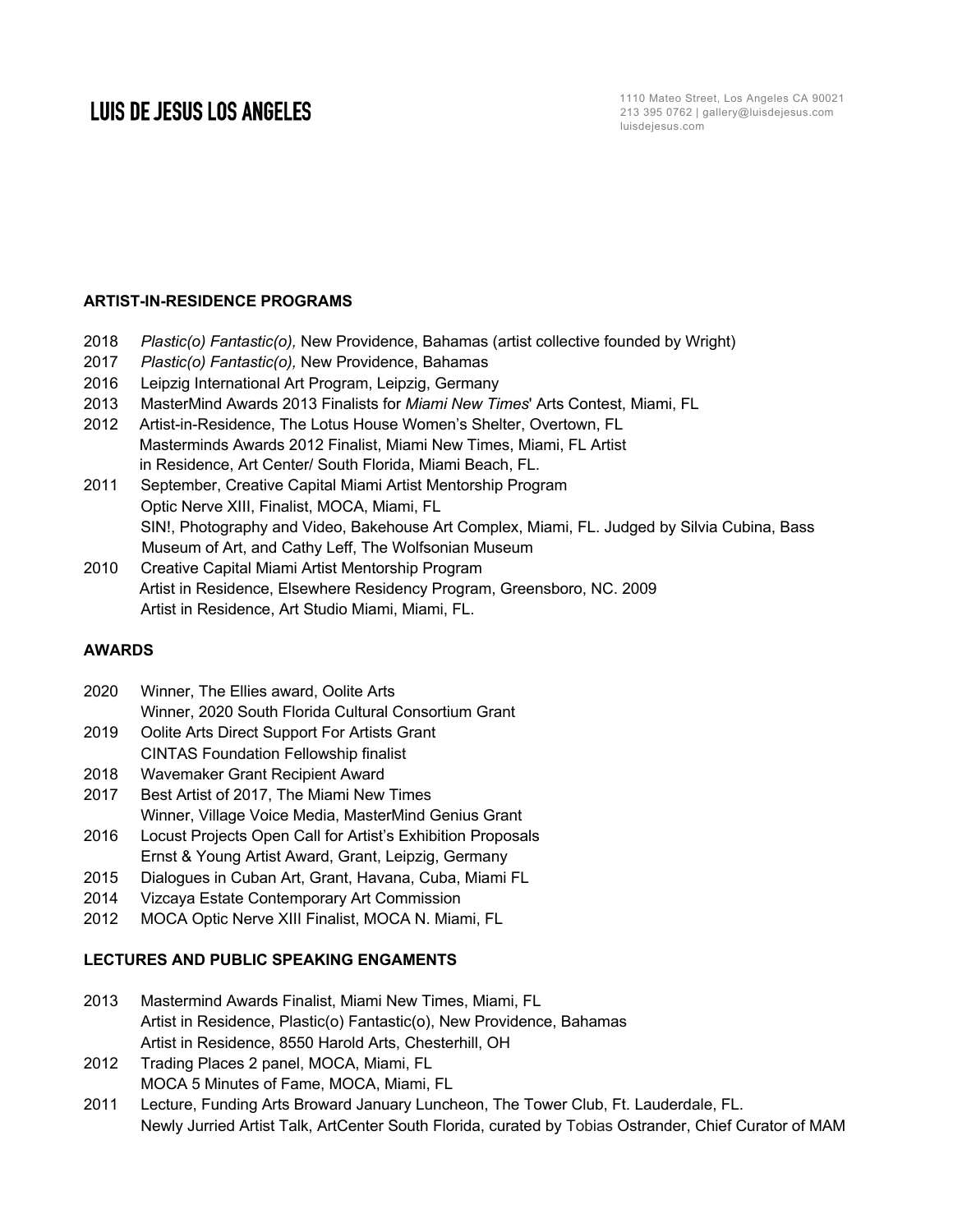1110 Mateo Street, Los Angeles CA 90021 213 395 0762 | gallery@luisdejesus.com luisdejesus.com

ArtTable, HardCore Contemporary Art Space, moderated by Anne Tschida The Lotus House Women's Shelter, Cookies and Tea Talk, Miami, FL Artist Talk: Antonia Wright with Bonnie Clearwater, Director of MOCA, Spinello Projects, Miami, FL 2010 Wynwood Radio, Yada Yada WADA, with Thea Goldman, Miami, FL

### **SELECTED BIBLIOGRAPHY**

2021 Thomason, John. "Art and Culture Center Exhibit Refines the Self-Portrait," Boca Magazine, Jun. 25. Sandoval, Shireen. "8 artists show off their talents during Illuminate Coral Gables," 7 News Miami, Feb. 11

"Oolite Arts Announces 2021 Acquisition of Original Works from Seven Miami-based Artists. The works will be donated to national museums across the country, advancing artists' careers." ArtFixdaily. Jun. 22 "Oolite Arts announces 2021 acquisition of original works from seven Miami-based artists," artdaily.com, Jun. 23

Wild,Stephi. "Oolite Arts Announces 2021 Acquisition of Original Works from Seven Miami-Based Artists," Broadway World, Jun. 23

"New Art Illuminates Coral Gables," WLRN, Feb. 23

"Miami exhibition highlights connection with nature in times of pandemic," Explica, Jun.11

2020 Wild, Stephi. "South Florida Artists Focus of New Exhibition at NSU Art Museum this November," Broadway World, Sept. 21

"South Florida Cultural Consortium Awards \$45,000 to Broward Artists," Arts Calendar, Sept. 14

- 2019 Yerebakan, Osman, "Art Spills Outside Booths and Taps Into Politics," UNTITLED, ART, Dec. 8 "When Flying the Flag causes Consternation," The Art Newspaper, Dec. 4 Drayton, Nicole, "5 Questions with Antonia Wright," The New School. Feb. 1
- 2018 Sanfillippo, Amanda, 'Creative Tiems Summit will explore art's ability to transform our world," Miami Herald, Nov. 1 Indrisek, Scott, "8 Highlights from Spring/Break Art Show: Antonia Wright 'If I Had To Perish Twice,'

curated by Maureen Sullivan and John Zinonos." Artsy, Mar. 2018

Morrissey, Siobhan. "This Artwork Will Make You Feel out of Control. That's the Idea," Miami Herald, Dec. 4

Morgenstern, Hans. "Antonia Wright meditates on protest and provocation," The Observer, Nov. 29

2017 Best of Miami. "Best Artist: Antonia Wright," Miami New Times, 2017 "US-Born Cuban- 6 Artists to Watch: Antonia Wright," Cuban Art News, Aug. 8 Cohen, Alina. "Your Must-See Art Guide to Art Basel Miami Beach," The Observer Nov. 17 Mizota, Sharon. "Antonia Wright Pulls a disappearing act at Luis De Jesus," Los Angeles Times, Feb. 1 2016 Mcdermon, Daniel. "Re-enacting a Childhood Trauma on Video. For Art," The New York Times, Sep. 17

Carney, Sean J. Patrick. "First Look." Art in America, Sept. Martin, Lydia. "Multimedia Master Antonia Wright and the Art of Risk," The Miami Herald, Sep. 17 Morgenstern, Hans. "Antonia Wright's Control is so Intense, Waivers have to be signed," Miami New Times, Dec. 4 "Artist Antonia Wright on Reclaiming Memory Through Art," NYLON. Sep. 8

- Ryzik, Melena, "Art is A Splash, Grand and Tiny, in Miami." The New York Times, Dec. 5
- 2015 Granger, Bryan. "Antonia Wright's You Make Me Sick: I Love You," DailyServing, Apr. 9